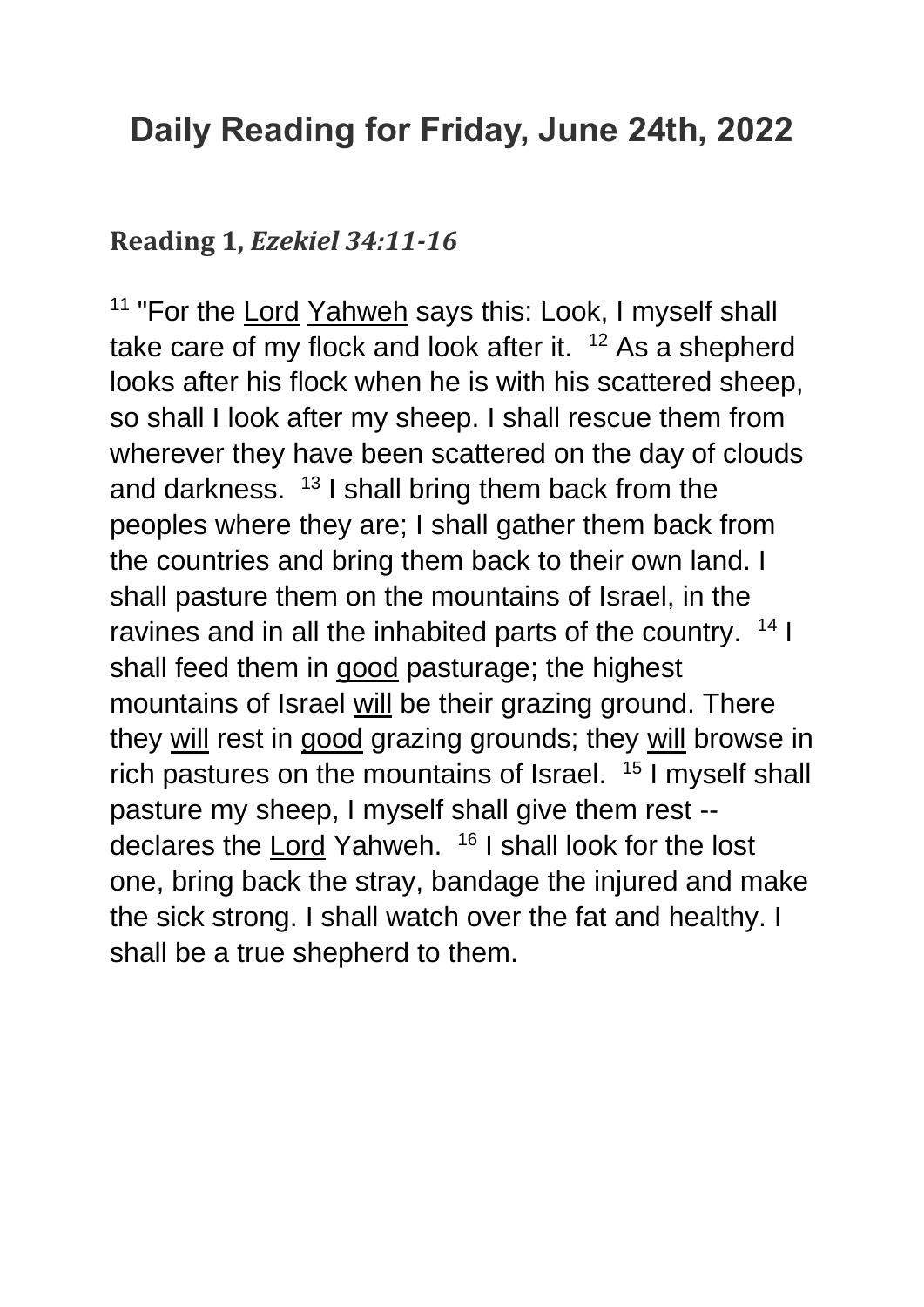## **Responsorial Psalm,** *Psalms 23:1-3, 3-4, 5, 6*

<sup>1</sup> [Psalm Of David] [Yahweh](https://www.catholic.org/encyclopedia/view.php?id=6291) is my shepherd, I lack nothing. <sup>2</sup> In grassy meadows he lets me lie. By tranquil streams he leads me  $3$  to restore my spirit.

He guides me in paths of saving [justice](https://www.catholic.org/encyclopedia/view.php?id=6550) as befits his name. <sup>4</sup> Even were I to walk in a ravine as dark as death I should fear no danger, for you are at my side. Your staff and your crook are there to soothe me.

<sup>5</sup> You prepare a table for me under the eyes of my enemies; you anoint my head with oil; my cup brims over. <sup>6</sup> Kindness and faithful love pursue me every day of my life. I make my home in the house of [Yahweh](https://www.catholic.org/encyclopedia/view.php?id=6291) for all [time](https://www.catholic.org/encyclopedia/view.php?id=11571) to come.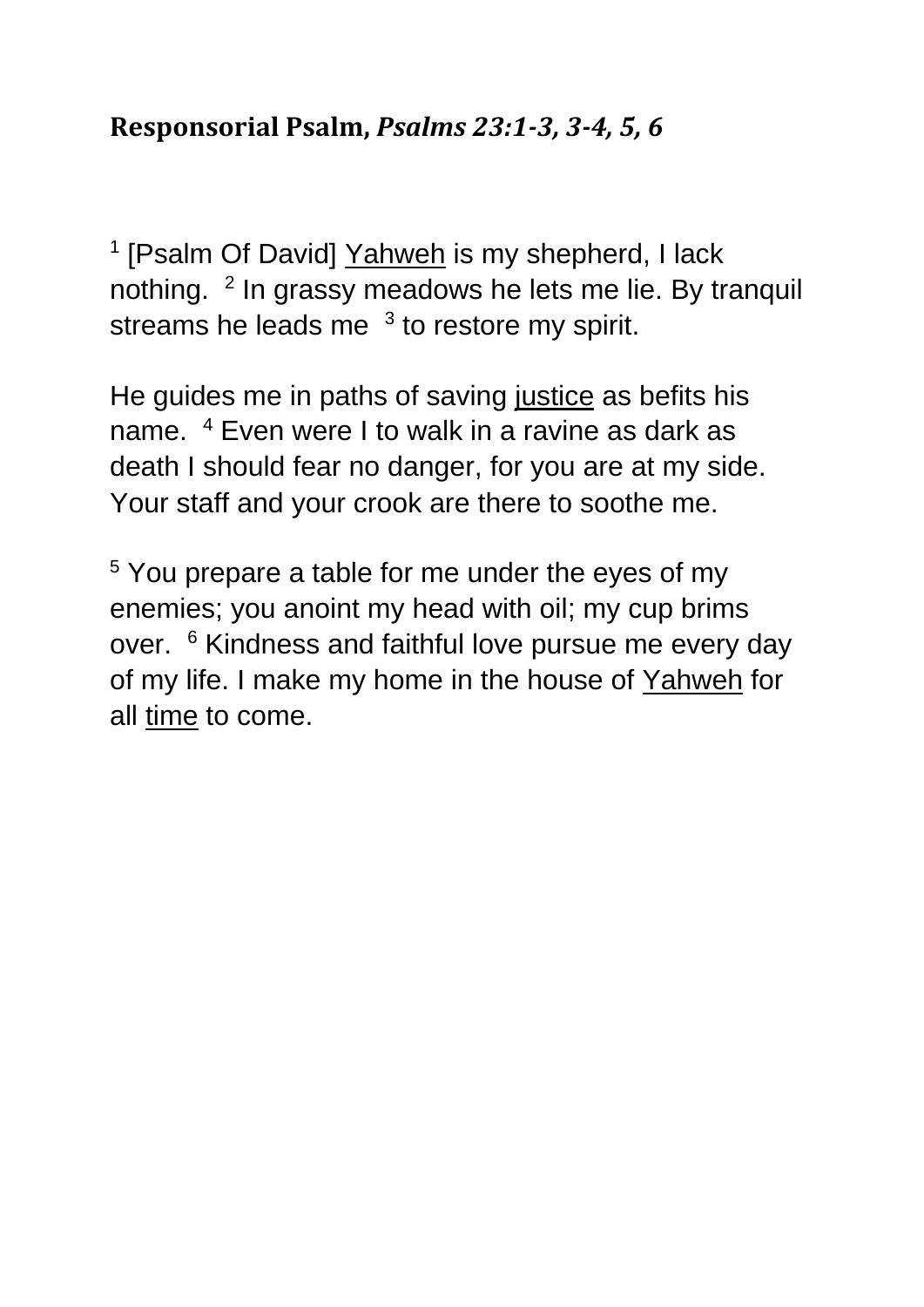<sup>5</sup> and a [hope](https://www.catholic.org/encyclopedia/view.php?id=5889) which [will](https://www.catholic.org/encyclopedia/view.php?id=12332) not let us down, because the love of [God](https://www.catholic.org/encyclopedia/view.php?id=5217) has been poured into our hearts by the Holy [Spirit](https://www.catholic.org/encyclopedia/view.php?id=5854) which has been given to us. <sup>6</sup> When we were still helpless, at the appointed time, [Christ](https://www.catholic.org/clife/jesus) died for the godless. <sup>7</sup> You could hardly find anyone ready to die even for someone upright; though it is just possible that, for a really [good](https://www.catholic.org/encyclopedia/view.php?id=5257) person, someone might undertake to die. <sup>8</sup> So it is [proof](https://www.catholic.org/encyclopedia/view.php?id=9667) of God's own love for us, that [Christ](https://www.catholic.org/clife/jesus) died for us while we were still sinners. <sup>9</sup> How much more can we be sure, therefore, that, now that we have been justified by his death, we shall be saved through him from the retribution of God. <sup>10</sup> For if, while we were enemies, we were reconciled to [God](https://www.catholic.org/encyclopedia/view.php?id=5217) through the death of his Son, how much more can we be sure that, being now reconciled, we shall be saved by his life. <sup>11</sup> What is more, we are filled with exultant trust in God, through our [Lord](https://www.catholic.org/encyclopedia/view.php?id=5217) [Jesus](https://www.catholic.org/clife/jesus) Christ, through whom we have already gained our reconciliation.